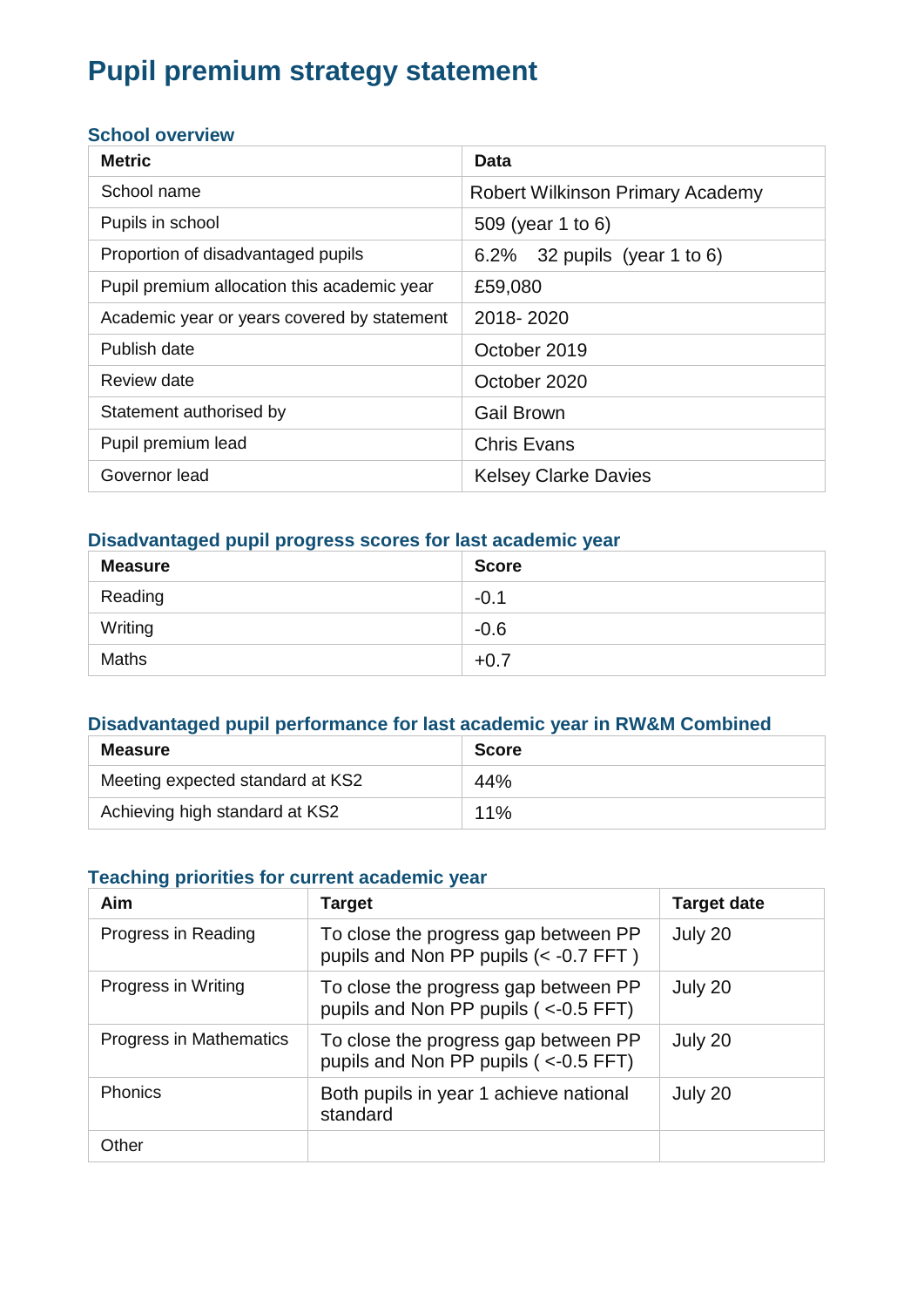**Remember to focus support on disadvantaged pupils reaching the expected standard in phonics check at end of year 1.**

| <b>Measure</b>                                   | <b>Activity</b>                                                                                                                                                                                                                                                                                                                                                                                                            |
|--------------------------------------------------|----------------------------------------------------------------------------------------------------------------------------------------------------------------------------------------------------------------------------------------------------------------------------------------------------------------------------------------------------------------------------------------------------------------------------|
| Priority 1<br>Reading                            | Raise reading attainment and progress thus fostering a love of<br>reading for pleasure                                                                                                                                                                                                                                                                                                                                     |
|                                                  | 1. Quality wave 1 use of Reading for Real principals to immerse<br>children in the meaning and background of a book/text before<br>developing skills (small group support where required)                                                                                                                                                                                                                                  |
|                                                  | 2. Targeted intervention/ pre teach/phonic/ fluency support for<br>those who are off track to reach expected                                                                                                                                                                                                                                                                                                               |
|                                                  | 3. High quality reading material purchased to stimulate interest<br>4. On-line reading intervention for Y5/6 pupils as necessary                                                                                                                                                                                                                                                                                           |
| Priority 2<br>Writing                            | Raise Writing attainment and progress through<br>1. Quality wave 1 teaching with improved cross curricular writing<br>opportunities linked to 1st hand experience whenever possible<br>2. A focus upon developing GD opportunities where appropriate<br>3. Targeted intervention/ pre teach/talk for writing/phonic<br>support/ extension for those who are off track personal target in<br>every year group across school |
| Barriers to learning these<br>priorities address | An increased interest and stamina for reading alongside a love of<br>reading for pleasure<br>To develop regular reading opportunities at home.<br>Remove the barrier of low phonics/ spelling/ fluency ability in<br>stopping pupils from achieving                                                                                                                                                                        |
| Projected spending                               | 30k to support assistant teachers and additional programmes and<br>resources to support learning<br>5K to ensure SLT and Middle Leaders monitor effectiveness of<br>school systems<br>5k to improve reading resources linked to themes, interests and<br>phonic appropriateness of the school                                                                                                                              |

#### **Targeted academic support for current academic year**

### **Wider strategies for current academic year**

| <b>Measure</b>                                   | <b>Activity</b>                                                                                                                                                                                                                                                                                                                                                                                           |
|--------------------------------------------------|-----------------------------------------------------------------------------------------------------------------------------------------------------------------------------------------------------------------------------------------------------------------------------------------------------------------------------------------------------------------------------------------------------------|
| <b>Priority 1</b>                                | Social & Emotional Wellbeing<br>To increase the range of services and experiences available to<br>support resilience and mental health.                                                                                                                                                                                                                                                                   |
| Priority 2                                       | To ensure equality and opportunity of life experience for pupils<br>across the whole school through ignition days/ celebrations/<br>educational visits and hands on opportunities (eg: visits by<br>authors/live arts)                                                                                                                                                                                    |
| Barriers to learning these<br>priorities address | Enable pupils to feel happy, safe and secure in an environment<br>where they feel they have the resilience to try their best and<br>learn from mistakes thus applying it to all areas of their life.<br>Enable those with reduced life experience to develop vocabulary<br>and to be able to contribute to whole class learning.<br>Build confidence in themselves and their relationships with<br>others |
| Projected spending                               | 25k to support WEB development, training and resources                                                                                                                                                                                                                                                                                                                                                    |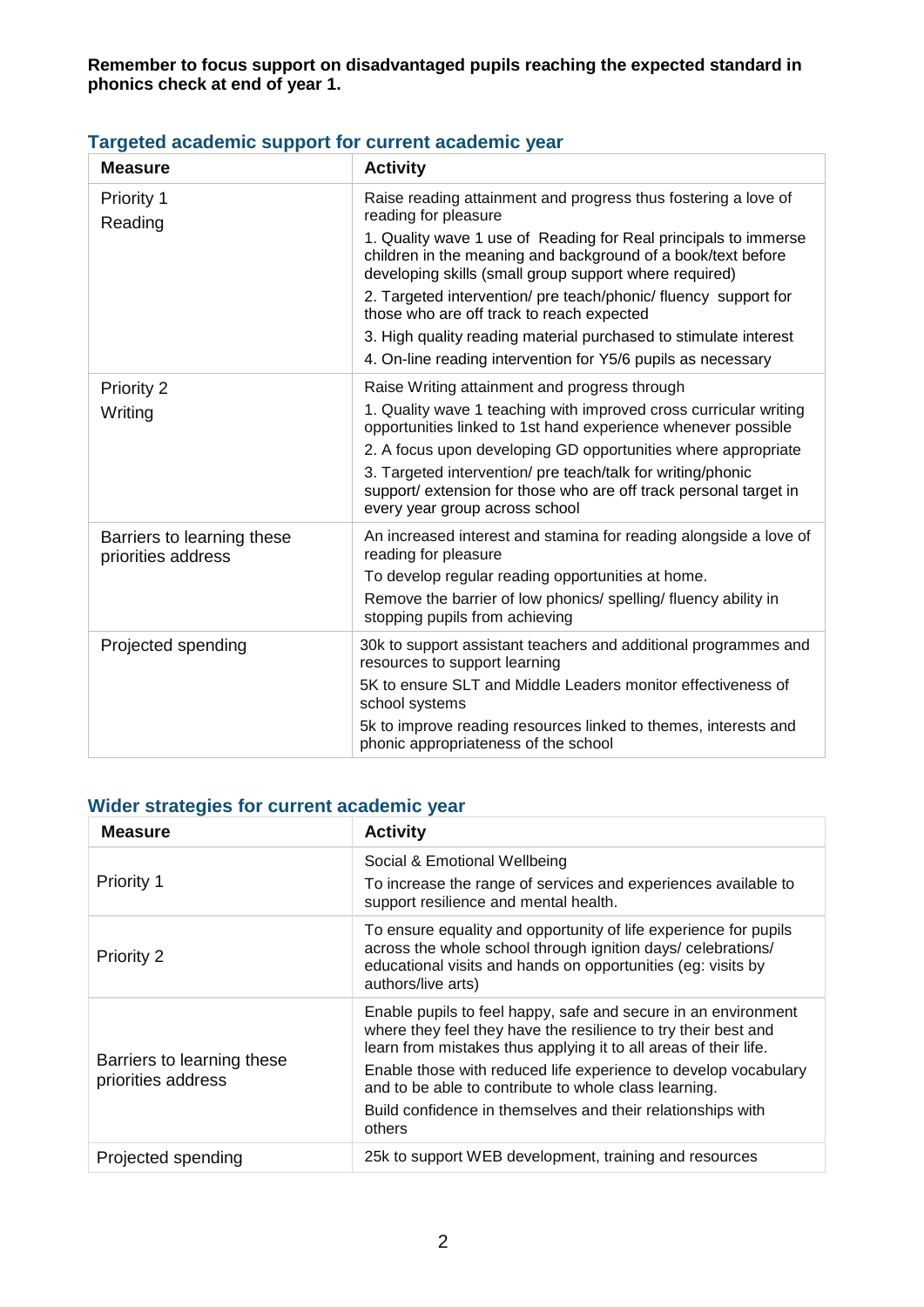# **Monitoring and Implementation**

| Area                    | <b>Challenge</b>                                                                                                                                                                                                                                                                    | <b>Mitigating action</b>                                                                                                                                                                                                                                                                                                                                                                                                                                                                                                                                                                                                                                                                             |
|-------------------------|-------------------------------------------------------------------------------------------------------------------------------------------------------------------------------------------------------------------------------------------------------------------------------------|------------------------------------------------------------------------------------------------------------------------------------------------------------------------------------------------------------------------------------------------------------------------------------------------------------------------------------------------------------------------------------------------------------------------------------------------------------------------------------------------------------------------------------------------------------------------------------------------------------------------------------------------------------------------------------------------------|
| Teaching                | All staff know, monitor and track their<br>PPG progress.<br>Pupil progress meetings held each<br>cycle to identify, evaluate and plan for<br>further intervention as required.<br>Time for subject leaders to monitor<br>wave 1 teaching and progress of all<br>pp children         | Use of INSET days to give quality time<br>for evaluating the needs of PPG pupils<br>and then monitor progress through the<br>year.<br>Head of School time to be spent<br>creating accountable systems and for<br>tracking progress.<br>Planned Subject Leader time to focus<br>upon monitoring teaching and give<br>supportive feedback where necessary.<br>Monitoring systems created and<br>implemented to ensure all PP pupils in<br>EVERY year group will have the<br>opportunity to:<br>Broaden vocabulary and deepen<br>understanding.<br>Receive deeper questioning to<br>enhance reasoning skills and<br>understanding of concepts<br>Receive effective feedback to move<br>learning forward |
| <b>Targeted support</b> | Intervention programmes planned<br>and recorded on provision map<br>Staff CPD to ensure effective 1st<br>wave teaching and intervention<br>programmes<br>Time for subject leaders/team leaders<br>to monitor quality of intervention<br>programmes including delivery and<br>impact | Ensure quality time is planned for staff<br>to analyse data /books and pupil voice<br>in order to plan, record and evaluate<br>appropriate intervention for pupils who<br>are off track.<br>Ensure Staff Meeting calendar includes<br>quality CPD focused upon.<br>Planned time for intervention<br>evaluation to be built into data analysis<br>sessions.                                                                                                                                                                                                                                                                                                                                           |
| Wider strategies        | Ensure parents of disadvantaged<br>pupils who are off track for the<br>expected standard are informed,<br>meet class teachers regularly,<br>understand how they can support<br>their child and have the opportunity to<br>see their child's work at regular<br>intervals            | Ensure a coordinated approach is<br>taken to enable this to happen.                                                                                                                                                                                                                                                                                                                                                                                                                                                                                                                                                                                                                                  |